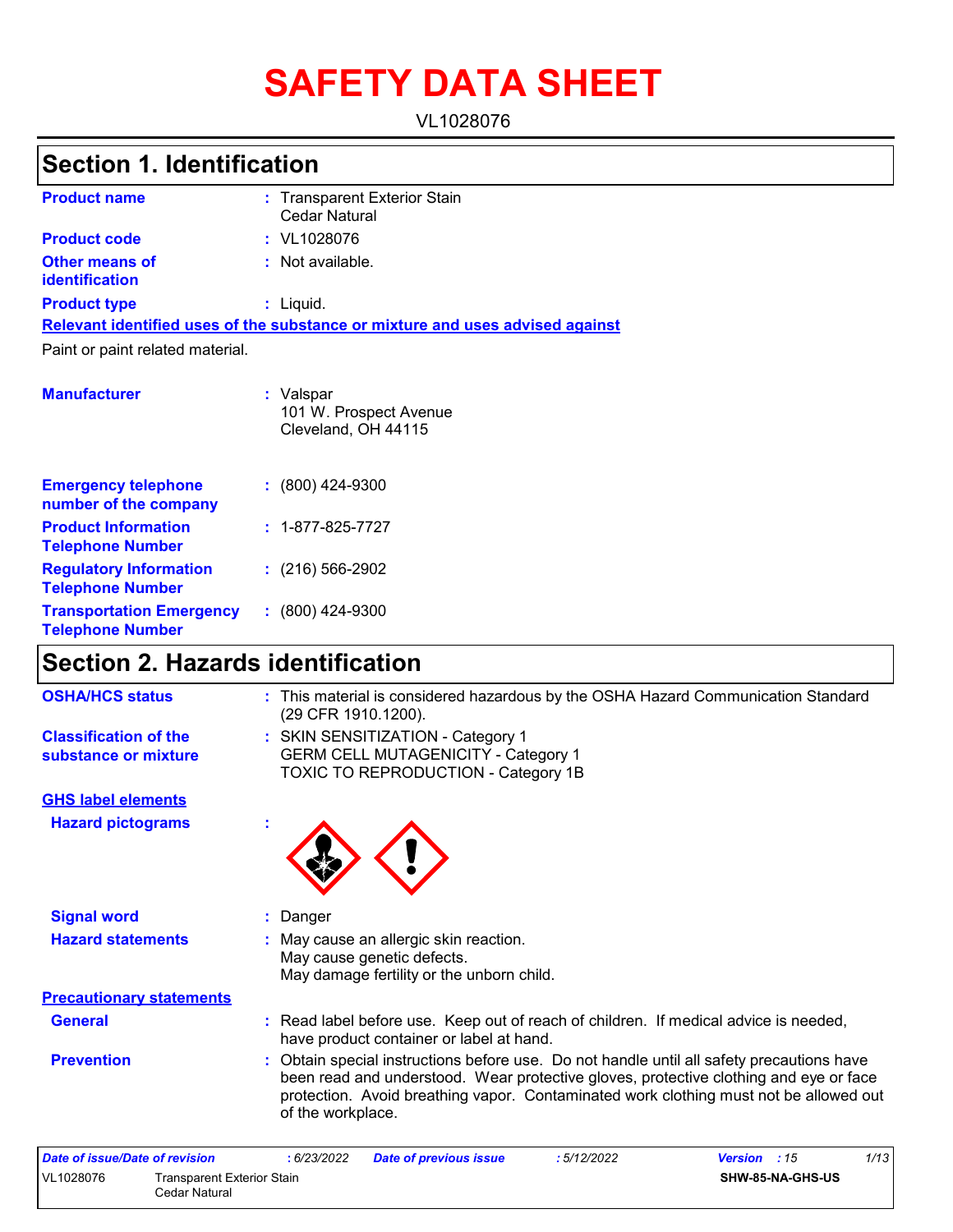## **Section 2. Hazards identification**

| <b>Disposal</b>                            | : Dispose of contents and container in accordance with all local, regional, national and<br>international regulations.                          |
|--------------------------------------------|-------------------------------------------------------------------------------------------------------------------------------------------------|
| <b>Supplemental label</b><br>elements      | WARNING: This product contains chemicals known to the State of California to cause<br>cancer and birth defects or other reproductive harm.      |
|                                            | Please refer to the SDS for additional information. Keep out of reach of children. Do not<br>transfer contents to other containers for storage. |
| <b>Hazards not otherwise</b><br>classified | : None known.                                                                                                                                   |

## **Section 3. Composition/information on ingredients**

| Substance/mixture     | : Mixture        |
|-----------------------|------------------|
| Other means of        | : Not available. |
| <i>identification</i> |                  |

### **CAS number/other identifiers**

| <b>Ingredient name</b>               | % by weight | <b>CAS number</b> |
|--------------------------------------|-------------|-------------------|
| Heavy Paraffinic Oil                 | $\leq$ 0.3  | 64742-54-7        |
| Bis(pentamethyl-4-piperidyl)sebacate | $\leq$ 0.3  | 41556-26-7        |
| l Carbendazim .                      | ≤0.3        | 10605-21-7        |
| UV Light Absorber                    | $\leq$ 0.3  | 104810-48-2       |
| Benzotriazole Hydroxyphenyl Polymer  | $\leq 0.3$  | 104810-47-1       |

Any concentration shown as a range is to protect confidentiality or is due to batch variation.

**There are no additional ingredients present which, within the current knowledge of the supplier and in the concentrations applicable, are classified and hence require reporting in this section.**

**Occupational exposure limits, if available, are listed in Section 8.**

### **Section 4. First aid measures**

### **Description of necessary first aid measures**

| <b>Eye contact</b>  | : Immediately flush eyes with plenty of water, occasionally lifting the upper and lower<br>eyelids. Check for and remove any contact lenses. Continue to rinse for at least 10<br>minutes. Get medical attention.                                                                                                                                                                                                                                                                                                                         |
|---------------------|-------------------------------------------------------------------------------------------------------------------------------------------------------------------------------------------------------------------------------------------------------------------------------------------------------------------------------------------------------------------------------------------------------------------------------------------------------------------------------------------------------------------------------------------|
| <b>Inhalation</b>   | : Remove victim to fresh air and keep at rest in a position comfortable for breathing. If<br>not breathing, if breathing is irregular or if respiratory arrest occurs, provide artificial<br>respiration or oxygen by trained personnel. It may be dangerous to the person providing<br>aid to give mouth-to-mouth resuscitation. Get medical attention. If unconscious, place<br>in recovery position and get medical attention immediately. Maintain an open airway.<br>Loosen tight clothing such as a collar, tie, belt or waistband. |
| <b>Skin contact</b> | : Wash with plenty of soap and water. Remove contaminated clothing and shoes. Wash<br>contaminated clothing thoroughly with water before removing it, or wear gloves.<br>Continue to rinse for at least 10 minutes. Get medical attention. In the event of any<br>complaints or symptoms, avoid further exposure. Wash clothing before reuse. Clean<br>shoes thoroughly before reuse.                                                                                                                                                     |

| <b>Date of issue/Date of revision</b> |                                   | 6/23/2022 | <b>Date of previous issue</b> | 5/12/2022 | <b>Version</b> : 15     | 2/13 |
|---------------------------------------|-----------------------------------|-----------|-------------------------------|-----------|-------------------------|------|
| VL1028076                             | <b>Transparent Exterior Stain</b> |           |                               |           | <b>SHW-85-NA-GHS-US</b> |      |
|                                       | Cedar Natural                     |           |                               |           |                         |      |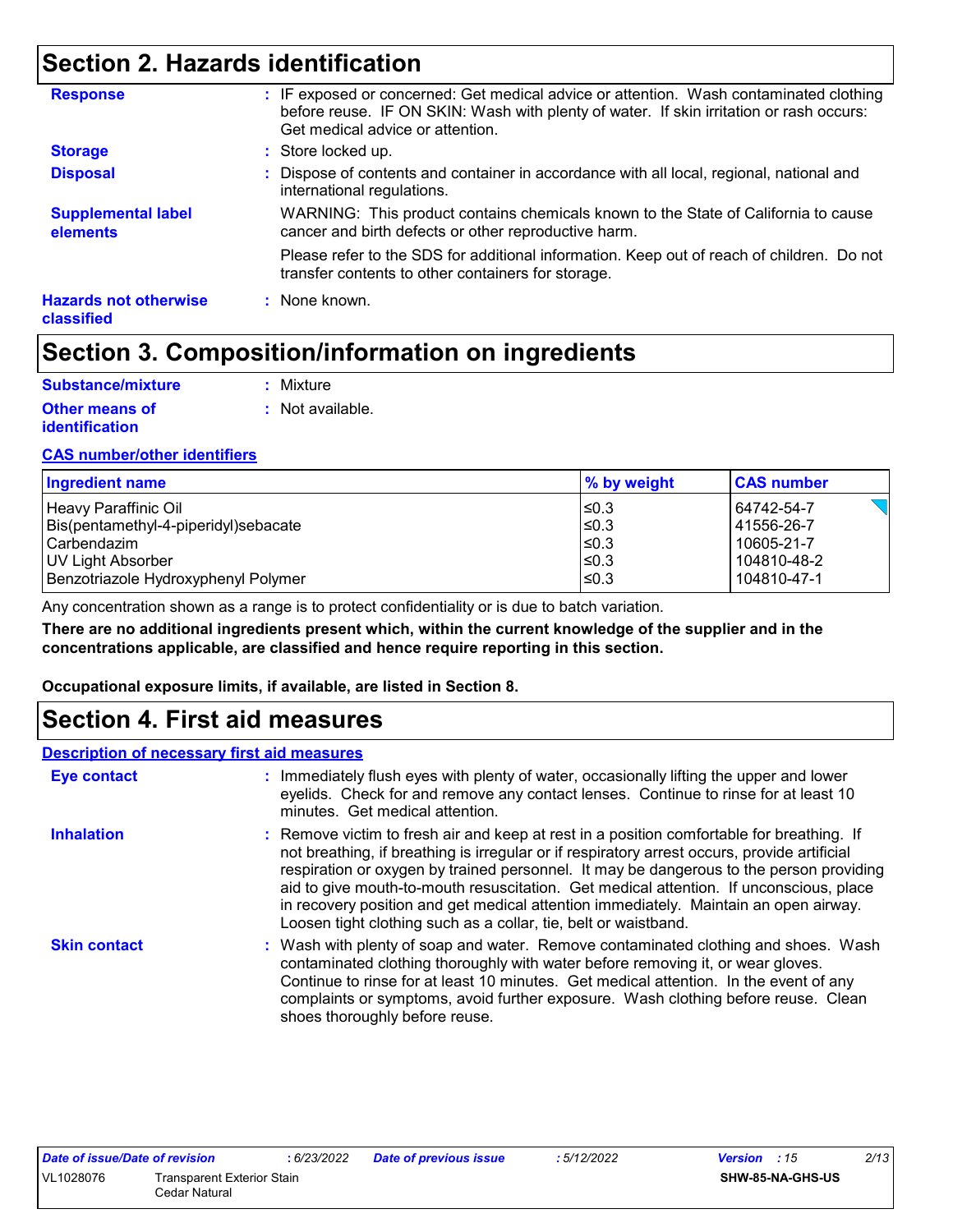### **Section 4. First aid measures**

| <b>Ingestion</b>                                   | : Wash out mouth with water. Remove dentures if any. If material has been swallowed                                                                                                                                                                                                                                                                                                                                                                                                                                                                                                        |
|----------------------------------------------------|--------------------------------------------------------------------------------------------------------------------------------------------------------------------------------------------------------------------------------------------------------------------------------------------------------------------------------------------------------------------------------------------------------------------------------------------------------------------------------------------------------------------------------------------------------------------------------------------|
|                                                    | and the exposed person is conscious, give small quantities of water to drink. Stop if the<br>exposed person feels sick as vomiting may be dangerous. Do not induce vomiting<br>unless directed to do so by medical personnel. If vomiting occurs, the head should be<br>kept low so that vomit does not enter the lungs. Get medical attention. Never give<br>anything by mouth to an unconscious person. If unconscious, place in recovery position<br>and get medical attention immediately. Maintain an open airway. Loosen tight clothing<br>such as a collar, tie, belt or waistband. |
| Most important symptoms/effects, acute and delayed |                                                                                                                                                                                                                                                                                                                                                                                                                                                                                                                                                                                            |
| <b>Potential acute health effects</b>              |                                                                                                                                                                                                                                                                                                                                                                                                                                                                                                                                                                                            |
| <b>Eye contact</b>                                 | : No known significant effects or critical hazards.                                                                                                                                                                                                                                                                                                                                                                                                                                                                                                                                        |
| <b>Inhalation</b>                                  | : No known significant effects or critical hazards.                                                                                                                                                                                                                                                                                                                                                                                                                                                                                                                                        |
| <b>Skin contact</b>                                | : May cause an allergic skin reaction.                                                                                                                                                                                                                                                                                                                                                                                                                                                                                                                                                     |
| <b>Ingestion</b>                                   | : No known significant effects or critical hazards.                                                                                                                                                                                                                                                                                                                                                                                                                                                                                                                                        |
| <b>Over-exposure signs/symptoms</b>                |                                                                                                                                                                                                                                                                                                                                                                                                                                                                                                                                                                                            |
| <b>Eye contact</b>                                 | : No specific data.                                                                                                                                                                                                                                                                                                                                                                                                                                                                                                                                                                        |
| <b>Inhalation</b>                                  | : Adverse symptoms may include the following:<br>reduced fetal weight<br>increase in fetal deaths<br>skeletal malformations                                                                                                                                                                                                                                                                                                                                                                                                                                                                |
| <b>Skin contact</b>                                | : Adverse symptoms may include the following:<br>irritation<br>redness<br>reduced fetal weight<br>increase in fetal deaths<br>skeletal malformations                                                                                                                                                                                                                                                                                                                                                                                                                                       |
| <b>Ingestion</b>                                   | : Adverse symptoms may include the following:<br>reduced fetal weight<br>increase in fetal deaths<br>skeletal malformations                                                                                                                                                                                                                                                                                                                                                                                                                                                                |
|                                                    | Indication of immediate medical attention and special treatment needed, if necessary                                                                                                                                                                                                                                                                                                                                                                                                                                                                                                       |
| <b>Notes to physician</b>                          | : Treat symptomatically. Contact poison treatment specialist immediately if large<br>quantities have been ingested or inhaled.                                                                                                                                                                                                                                                                                                                                                                                                                                                             |
| <b>Specific treatments</b>                         | : No specific treatment.                                                                                                                                                                                                                                                                                                                                                                                                                                                                                                                                                                   |
| <b>Protection of first-aiders</b>                  | : No action shall be taken involving any personal risk or without suitable training. If it is<br>suspected that fumes are still present, the rescuer should wear an appropriate mask or<br>self-contained breathing apparatus. It may be dangerous to the person providing aid to<br>give mouth-to-mouth resuscitation. Wash contaminated clothing thoroughly with water<br>before removing it, or wear gloves.                                                                                                                                                                            |

**See toxicological information (Section 11)**

## **Section 5. Fire-fighting measures**

| <b>Extinguishing media</b>             |                                                                 |
|----------------------------------------|-----------------------------------------------------------------|
| <b>Suitable extinguishing</b><br>media | : Use an extinguishing agent suitable for the surrounding fire. |
| Unsuitable extinguishing<br>media      | : None known.                                                   |

| Date of issue/Date of revision |                                                    | : 6/23/2022 | <b>Date of previous issue</b> | : 5/12/2022             | <b>Version</b> : 15 | 3/13 |
|--------------------------------|----------------------------------------------------|-------------|-------------------------------|-------------------------|---------------------|------|
| VL1028076                      | <b>Transparent Exterior Stain</b><br>Cedar Natural |             |                               | <b>SHW-85-NA-GHS-US</b> |                     |      |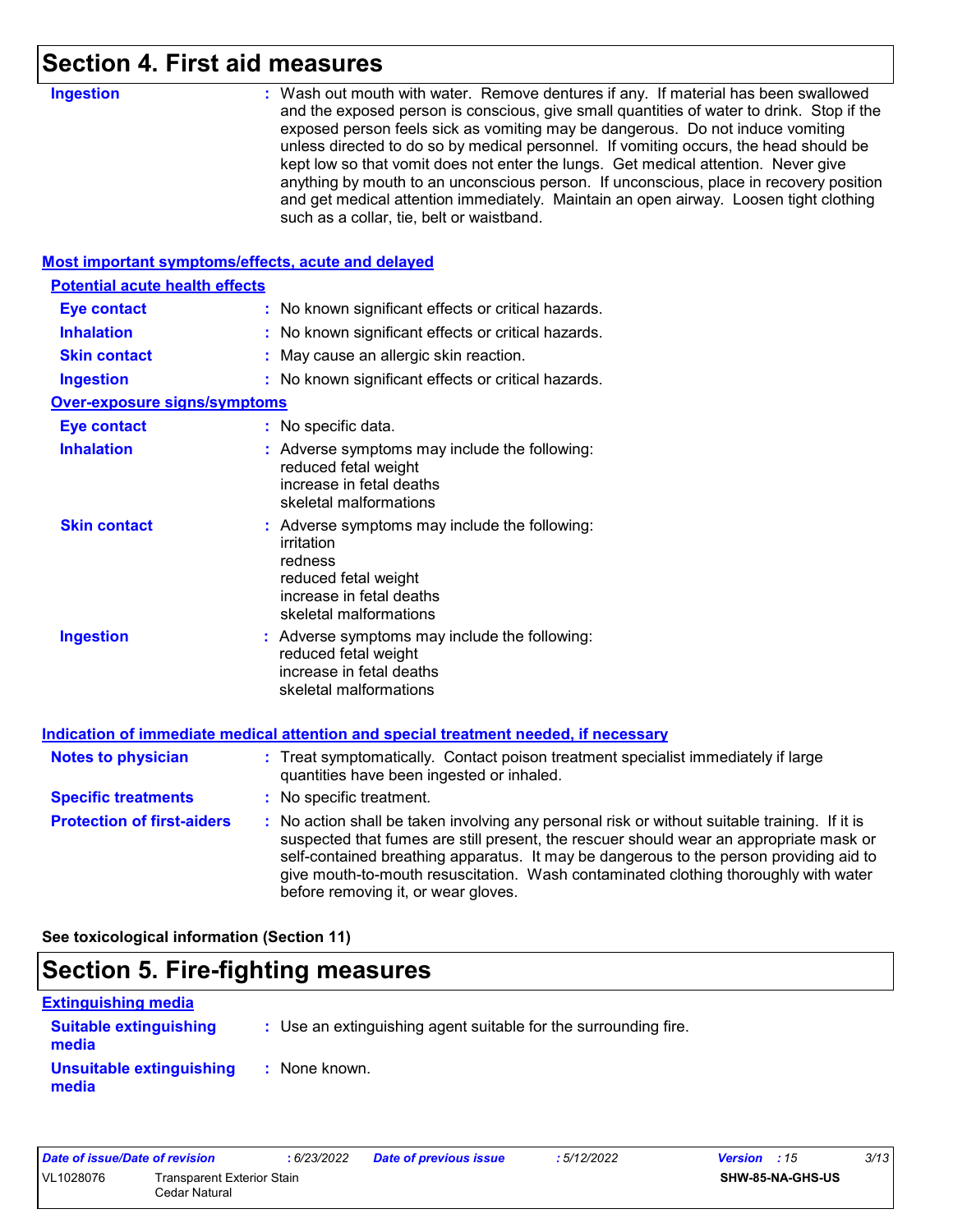## **Section 5. Fire-fighting measures**

| <b>Specific hazards arising</b><br>from the chemical     |    | : In a fire or if heated, a pressure increase will occur and the container may burst.                                                                                                               |
|----------------------------------------------------------|----|-----------------------------------------------------------------------------------------------------------------------------------------------------------------------------------------------------|
| <b>Hazardous thermal</b><br>decomposition products       |    | : No specific data.                                                                                                                                                                                 |
| <b>Special protective actions</b><br>for fire-fighters   |    | : Promptly isolate the scene by removing all persons from the vicinity of the incident if<br>there is a fire. No action shall be taken involving any personal risk or without suitable<br>training. |
| <b>Special protective</b><br>equipment for fire-fighters | ÷. | Fire-fighters should wear appropriate protective equipment and self-contained breathing<br>apparatus (SCBA) with a full face-piece operated in positive pressure mode.                              |

### **Section 6. Accidental release measures**

|                                                              | Personal precautions, protective equipment and emergency procedures                                                                                                                                                                                                                                                                                                                                                                                                                                                                                                                                                                                                                                          |
|--------------------------------------------------------------|--------------------------------------------------------------------------------------------------------------------------------------------------------------------------------------------------------------------------------------------------------------------------------------------------------------------------------------------------------------------------------------------------------------------------------------------------------------------------------------------------------------------------------------------------------------------------------------------------------------------------------------------------------------------------------------------------------------|
| For non-emergency<br>personnel                               | : No action shall be taken involving any personal risk or without suitable training.<br>Evacuate surrounding areas. Keep unnecessary and unprotected personnel from<br>entering. Do not touch or walk through spilled material. Avoid breathing vapor or mist.<br>Provide adequate ventilation. Wear appropriate respirator when ventilation is<br>inadequate. Put on appropriate personal protective equipment.                                                                                                                                                                                                                                                                                             |
| For emergency responders                                     | : If specialized clothing is required to deal with the spillage, take note of any information in<br>Section 8 on suitable and unsuitable materials. See also the information in "For non-<br>emergency personnel".                                                                                                                                                                                                                                                                                                                                                                                                                                                                                           |
| <b>Environmental precautions</b>                             | : Avoid dispersal of spilled material and runoff and contact with soil, waterways, drains<br>and sewers. Inform the relevant authorities if the product has caused environmental<br>pollution (sewers, waterways, soil or air).                                                                                                                                                                                                                                                                                                                                                                                                                                                                              |
| <b>Methods and materials for containment and cleaning up</b> |                                                                                                                                                                                                                                                                                                                                                                                                                                                                                                                                                                                                                                                                                                              |
| <b>Small spill</b>                                           | : Stop leak if without risk. Move containers from spill area. Dilute with water and mop up<br>if water-soluble. Alternatively, or if water-insoluble, absorb with an inert dry material and<br>place in an appropriate waste disposal container. Dispose of via a licensed waste<br>disposal contractor.                                                                                                                                                                                                                                                                                                                                                                                                     |
| <b>Large spill</b>                                           | : Stop leak if without risk. Move containers from spill area. Approach release from<br>upwind. Prevent entry into sewers, water courses, basements or confined areas. Wash<br>spillages into an effluent treatment plant or proceed as follows. Contain and collect<br>spillage with non-combustible, absorbent material e.g. sand, earth, vermiculite or<br>diatomaceous earth and place in container for disposal according to local regulations<br>(see Section 13). Dispose of via a licensed waste disposal contractor. Contaminated<br>absorbent material may pose the same hazard as the spilled product. Note: see<br>Section 1 for emergency contact information and Section 13 for waste disposal. |

## **Section 7. Handling and storage**

### **Precautions for safe handling**

**Protective measures :** Put on appropriate personal protective equipment (see Section 8). Persons with a history of skin sensitization problems should not be employed in any process in which this product is used. Avoid exposure - obtain special instructions before use. Avoid exposure during pregnancy. Do not handle until all safety precautions have been read and understood. Do not get in eyes or on skin or clothing. Do not ingest. Avoid breathing vapor or mist. If during normal use the material presents a respiratory hazard, use only with adequate ventilation or wear appropriate respirator. Keep in the original container or an approved alternative made from a compatible material, kept tightly closed when not in use. Empty containers retain product residue and can be hazardous. Do not reuse container.

| Date of issue/Date of revision |                                             | : 6/23/2022 | <b>Date of previous issue</b> | : 5/12/2022 | <b>Version</b> : 15     | 4/13 |
|--------------------------------|---------------------------------------------|-------------|-------------------------------|-------------|-------------------------|------|
| VL1028076                      | Transparent Exterior Stain<br>Cedar Natural |             |                               |             | <b>SHW-85-NA-GHS-US</b> |      |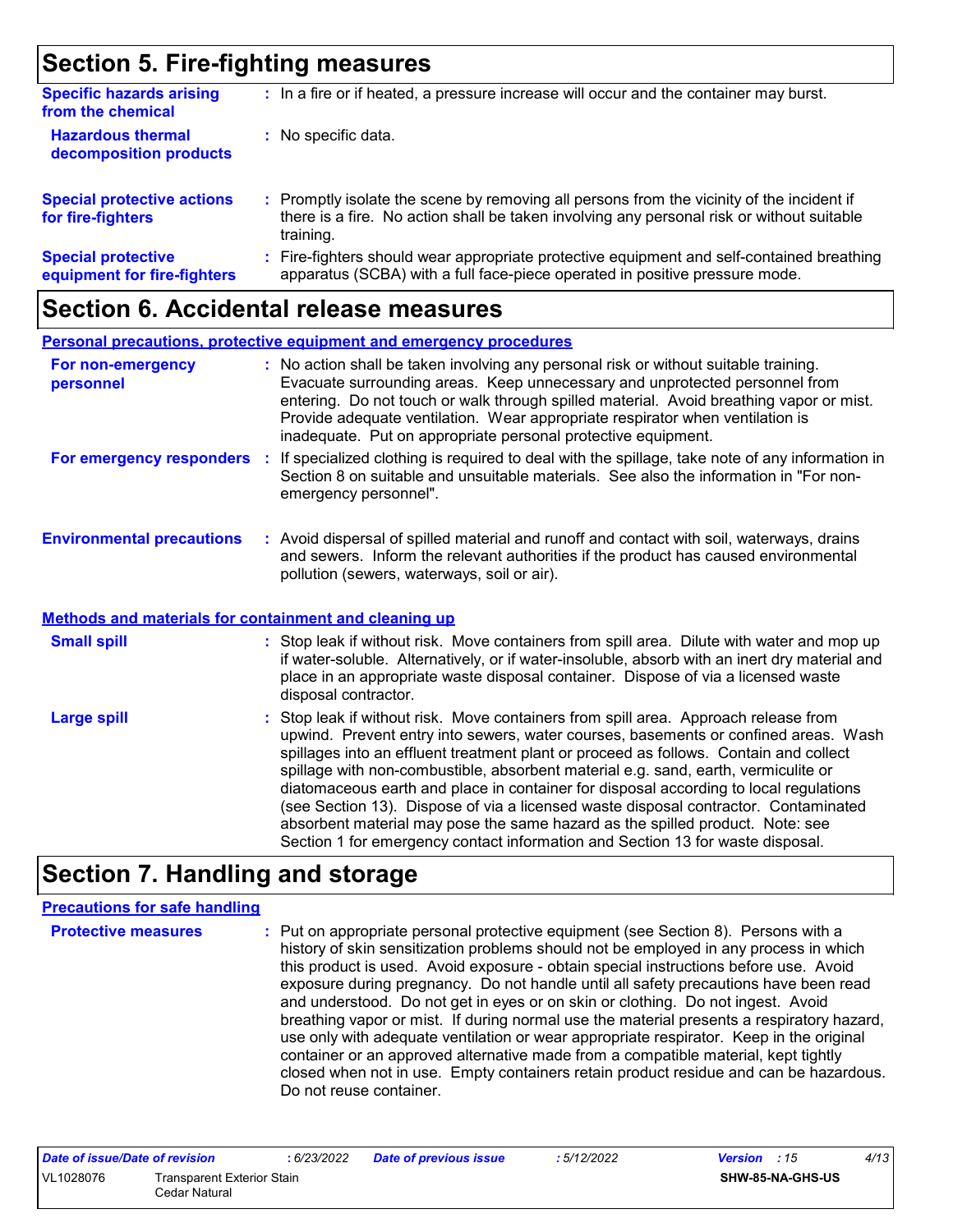## **Section 7. Handling and storage**

| <b>Advice on general</b><br>occupational hygiene                                 | : Eating, drinking and smoking should be prohibited in areas where this material is<br>handled, stored and processed. Workers should wash hands and face before eating,<br>drinking and smoking. Remove contaminated clothing and protective equipment before<br>entering eating areas. See also Section 8 for additional information on hygiene<br>measures.                                                                                                                                                                                                                                       |
|----------------------------------------------------------------------------------|-----------------------------------------------------------------------------------------------------------------------------------------------------------------------------------------------------------------------------------------------------------------------------------------------------------------------------------------------------------------------------------------------------------------------------------------------------------------------------------------------------------------------------------------------------------------------------------------------------|
| <b>Conditions for safe storage,</b><br>including any<br><b>incompatibilities</b> | : Store in accordance with local regulations. Store in original container protected from<br>direct sunlight in a dry, cool and well-ventilated area, away from incompatible materials<br>(see Section 10) and food and drink. Store locked up. Keep container tightly closed<br>and sealed until ready for use. Containers that have been opened must be carefully<br>resealed and kept upright to prevent leakage. Do not store in unlabeled containers.<br>Use appropriate containment to avoid environmental contamination. See Section 10 for<br>incompatible materials before handling or use. |

### **Section 8. Exposure controls/personal protection**

#### **Control parameters**

#### **Occupational exposure limits (OSHA United States)**

| <b>Ingredient name</b>                                                                                          | CAS#                                                   | <b>Exposure limits</b>                                                                                                                                                                                                                                                                                           |
|-----------------------------------------------------------------------------------------------------------------|--------------------------------------------------------|------------------------------------------------------------------------------------------------------------------------------------------------------------------------------------------------------------------------------------------------------------------------------------------------------------------|
| Heavy Paraffinic Oil                                                                                            | 64742-54-7                                             | ACGIH TLV (United States, 1/2021).<br>TWA: 5 mg/m <sup>3</sup> 8 hours. Form: Inhalable<br>fraction<br>OSHA PEL (United States, 5/2018).<br>TWA: 5 $mg/m3$ 8 hours.<br>NIOSH REL (United States, 10/2020).<br>TWA: 5 mg/m <sup>3</sup> 10 hours. Form: Mist<br>STEL: 10 mg/m <sup>3</sup> 15 minutes. Form: Mist |
| Bis(pentamethyl-4-piperidyl)sebacate<br>Carbendazim<br>UV Light Absorber<br>Benzotriazole Hydroxyphenyl Polymer | 41556-26-7<br>10605-21-7<br>104810-48-2<br>104810-47-1 | None.<br>None.<br>None.<br>None.                                                                                                                                                                                                                                                                                 |

#### **Occupational exposure limits (Canada)**

| <b>Ingredient name</b> | CAS#      | <b>Exposure limits</b>                                                                                                                                                                                                                                                                                                                                                                                                                                                                                                                                                                                                                                             |
|------------------------|-----------|--------------------------------------------------------------------------------------------------------------------------------------------------------------------------------------------------------------------------------------------------------------------------------------------------------------------------------------------------------------------------------------------------------------------------------------------------------------------------------------------------------------------------------------------------------------------------------------------------------------------------------------------------------------------|
| Kaolin                 | 1332-58-7 | CA Alberta Provincial (Canada, 6/2018).<br>8 hrs OEL: 2 mg/m <sup>3</sup> 8 hours. Form:<br>Respirable<br><b>CA British Columbia Provincial (Canada,</b><br>$6/2021$ ).<br>TWA: 2 mg/m <sup>3</sup> 8 hours. Form: Respirable<br>CA Quebec Provincial (Canada, 6/2021).<br>TWAEV: 2 mg/m <sup>3</sup> 8 hours. Form: Respirable<br>dust.<br>CA Ontario Provincial (Canada, 6/2019).<br>TWA: 2 mg/m <sup>3</sup> 8 hours. Form: Respirable<br>particulate matter.<br><b>CA Saskatchewan Provincial (Canada,</b><br>7/2013).<br>STEL: 4 mg/m <sup>3</sup> 15 minutes. Form: respirable<br>fraction<br>TWA: 2 mg/m <sup>3</sup> 8 hours. Form: respirable<br>fraction |

**Occupational exposure limits (Mexico)**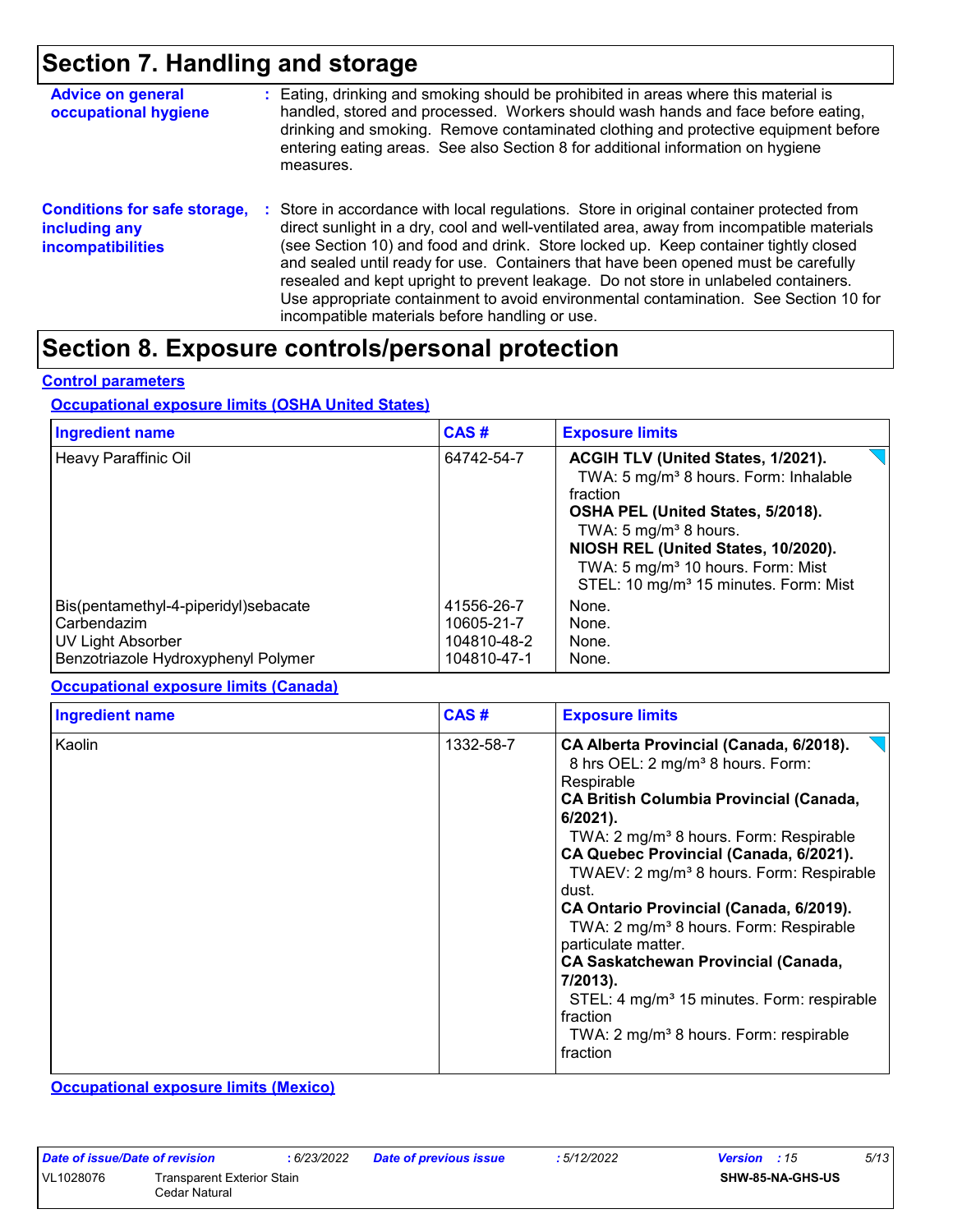## **Section 8. Exposure controls/personal protection**

|       | CAS# | <b>Exposure limits</b> |
|-------|------|------------------------|
| None. |      |                        |

| <b>Appropriate engineering</b><br>controls       | : If user operations generate dust, fumes, gas, vapor or mist, use process enclosures,<br>local exhaust ventilation or other engineering controls to keep worker exposure to<br>airborne contaminants below any recommended or statutory limits.                                                                                                                                                                                                                                                                                                                                                                       |
|--------------------------------------------------|------------------------------------------------------------------------------------------------------------------------------------------------------------------------------------------------------------------------------------------------------------------------------------------------------------------------------------------------------------------------------------------------------------------------------------------------------------------------------------------------------------------------------------------------------------------------------------------------------------------------|
| <b>Environmental exposure</b><br><b>controls</b> | Emissions from ventilation or work process equipment should be checked to ensure<br>they comply with the requirements of environmental protection legislation. In some<br>cases, fume scrubbers, filters or engineering modifications to the process equipment<br>will be necessary to reduce emissions to acceptable levels.                                                                                                                                                                                                                                                                                          |
| <b>Individual protection measures</b>            |                                                                                                                                                                                                                                                                                                                                                                                                                                                                                                                                                                                                                        |
| <b>Hygiene measures</b>                          | Wash hands, forearms and face thoroughly after handling chemical products, before<br>eating, smoking and using the lavatory and at the end of the working period.<br>Appropriate techniques should be used to remove potentially contaminated clothing.<br>Contaminated work clothing should not be allowed out of the workplace. Wash<br>contaminated clothing before reusing. Ensure that eyewash stations and safety<br>showers are close to the workstation location.                                                                                                                                              |
| <b>Eye/face protection</b>                       | Safety eyewear complying with an approved standard should be used when a risk<br>assessment indicates this is necessary to avoid exposure to liquid splashes, mists,<br>gases or dusts. If contact is possible, the following protection should be worn, unless<br>the assessment indicates a higher degree of protection: safety glasses with side-<br>shields.                                                                                                                                                                                                                                                       |
| <b>Skin protection</b>                           |                                                                                                                                                                                                                                                                                                                                                                                                                                                                                                                                                                                                                        |
| <b>Hand protection</b>                           | : Chemical-resistant, impervious gloves complying with an approved standard should be<br>worn at all times when handling chemical products if a risk assessment indicates this is<br>necessary. Considering the parameters specified by the glove manufacturer, check<br>during use that the gloves are still retaining their protective properties. It should be<br>noted that the time to breakthrough for any glove material may be different for different<br>glove manufacturers. In the case of mixtures, consisting of several substances, the<br>protection time of the gloves cannot be accurately estimated. |
| <b>Body protection</b>                           | Personal protective equipment for the body should be selected based on the task being<br>performed and the risks involved and should be approved by a specialist before<br>handling this product.                                                                                                                                                                                                                                                                                                                                                                                                                      |
| <b>Other skin protection</b>                     | Appropriate footwear and any additional skin protection measures should be selected<br>based on the task being performed and the risks involved and should be approved by a<br>specialist before handling this product.                                                                                                                                                                                                                                                                                                                                                                                                |
| <b>Respiratory protection</b>                    | Based on the hazard and potential for exposure, select a respirator that meets the<br>appropriate standard or certification. Respirators must be used according to a<br>respiratory protection program to ensure proper fitting, training, and other important<br>aspects of use.                                                                                                                                                                                                                                                                                                                                      |

## **Section 9. Physical and chemical properties**

The conditions of measurement of all properties are at standard temperature and pressure unless otherwise indicated.

| <b>Appearance</b>                                    |                  |
|------------------------------------------------------|------------------|
| <b>Physical state</b>                                | $:$ Liquid.      |
| <b>Color</b>                                         | : Not available. |
| Odor                                                 | : Not available. |
| <b>Odor threshold</b>                                | : Not available. |
| рH                                                   | :8.9             |
| <b>Melting point/freezing point : Not available.</b> |                  |

| Date of issue/Date of revision |                                             | : 6/23/2022 | <b>Date of previous issue</b> | : 5/12/2022 | <b>Version</b> : 15     | 6/13 |
|--------------------------------|---------------------------------------------|-------------|-------------------------------|-------------|-------------------------|------|
| VL1028076                      | Transparent Exterior Stain<br>Cedar Natural |             |                               |             | <b>SHW-85-NA-GHS-US</b> |      |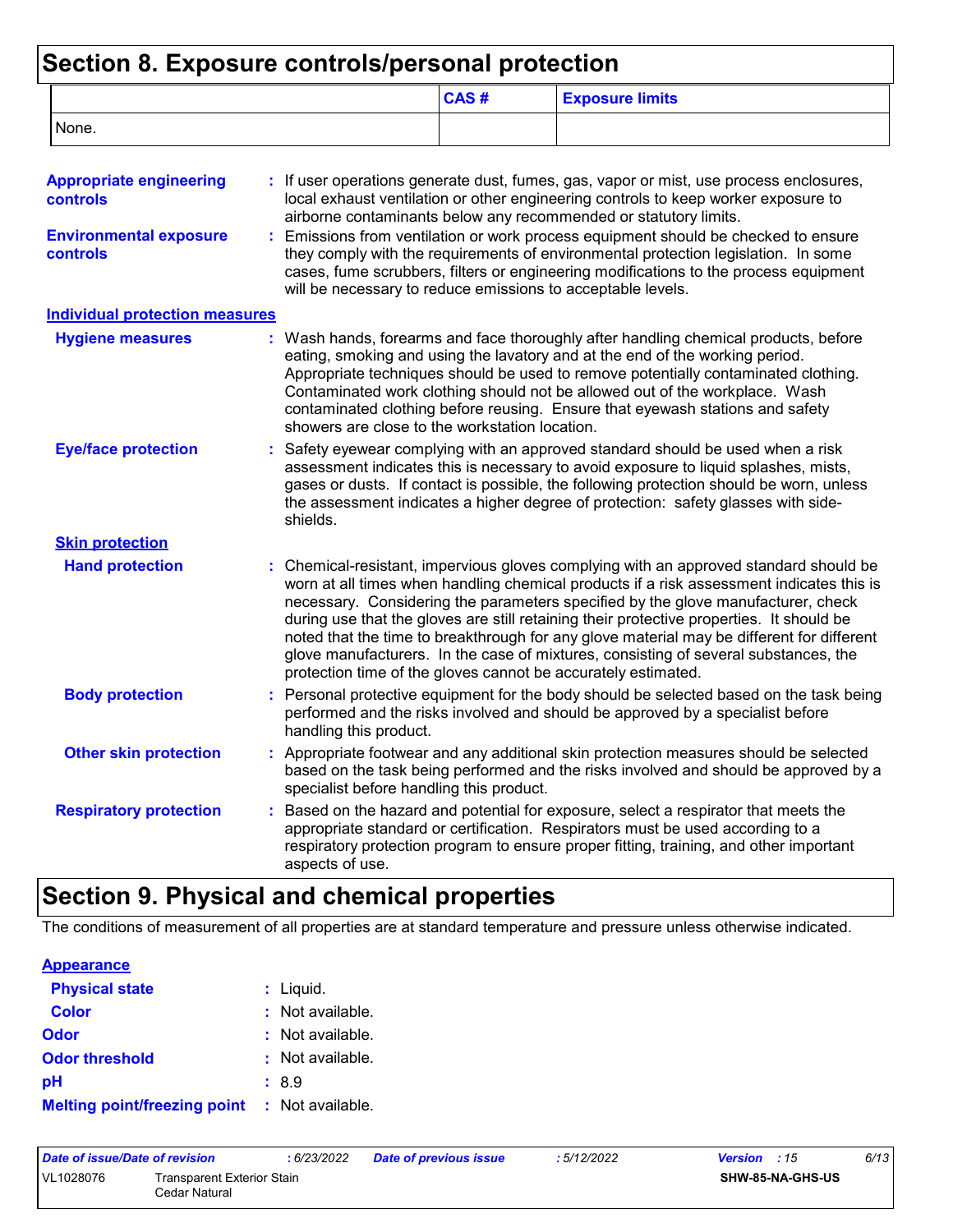## **Section 9. Physical and chemical properties**

| <b>Boiling point, initial boiling</b><br>point, and boiling range | : $100^{\circ}$ C (212 $^{\circ}$ F)                           |
|-------------------------------------------------------------------|----------------------------------------------------------------|
| <b>Flash point</b>                                                | : Closed cup: Not applicable.                                  |
| <b>Evaporation rate</b>                                           | $\therefore$ 0.09 (butyl acetate = 1)                          |
| <b>Flammability</b>                                               | : Not available.                                               |
| Lower and upper explosion<br>limit/flammability limit             | : Not available.                                               |
| <b>Vapor pressure</b>                                             | : $2.3$ kPa (17.5 mm Hg)                                       |
| <b>Relative vapor density</b>                                     | : 1 [Air = 1]                                                  |
| <b>Relative density</b>                                           | : 1.07                                                         |
| <b>Solubility</b>                                                 | : Not available.                                               |
| <b>Partition coefficient: n-</b><br>octanol/water                 | : Not applicable.                                              |
| <b>Auto-ignition temperature</b>                                  | : Not available.                                               |
| <b>Decomposition temperature</b>                                  | : Not available.                                               |
| <b>Viscosity</b>                                                  | Kinematic (40°C (104°F)): >20.5 mm <sup>2</sup> /s (>20.5 cSt) |
| <b>Molecular weight</b>                                           | Not applicable.                                                |
| <b>Aerosol product</b>                                            |                                                                |
| <b>Heat of combustion</b>                                         | : $1.523$ kJ/g                                                 |

## **Section 10. Stability and reactivity**

| <b>Reactivity</b>                                   | : No specific test data related to reactivity available for this product or its ingredients.              |
|-----------------------------------------------------|-----------------------------------------------------------------------------------------------------------|
| <b>Chemical stability</b>                           | : The product is stable.                                                                                  |
| <b>Possibility of hazardous</b><br><b>reactions</b> | : Under normal conditions of storage and use, hazardous reactions will not occur.                         |
| <b>Conditions to avoid</b>                          | : No specific data.                                                                                       |
| <b>Incompatible materials</b>                       | : No specific data.                                                                                       |
| <b>Hazardous decomposition</b><br>products          | : Under normal conditions of storage and use, hazardous decomposition products should<br>not be produced. |

## **Section 11. Toxicological information**

### **Information on toxicological effects**

**Acute toxicity**

| <b>Product/ingredient name</b> | <b>Result</b>            | <b>Species</b> | <b>Dose</b>           | <b>Exposure</b> |
|--------------------------------|--------------------------|----------------|-----------------------|-----------------|
| Carbendazim                    | ILD50 Dermal             | Rabbit         | 8500 mg/kg            |                 |
|                                |                          |                |                       | -               |
|                                | LD50 Dermal<br>LD50 Oral | Rat<br>Rat     | 2 g/kg<br>>5050 mg/kg |                 |

#### **Irritation/Corrosion**

Not available.

### **Sensitization**

Not available.

| Date of issue/Date of revision |                            | : 6/23/2022 | Date of previous issue | : 5/12/2022 | <b>Version</b> : 15     | 7/13 |
|--------------------------------|----------------------------|-------------|------------------------|-------------|-------------------------|------|
| VL1028076                      | Transparent Exterior Stain |             |                        |             | <b>SHW-85-NA-GHS-US</b> |      |
|                                | Cedar Natural              |             |                        |             |                         |      |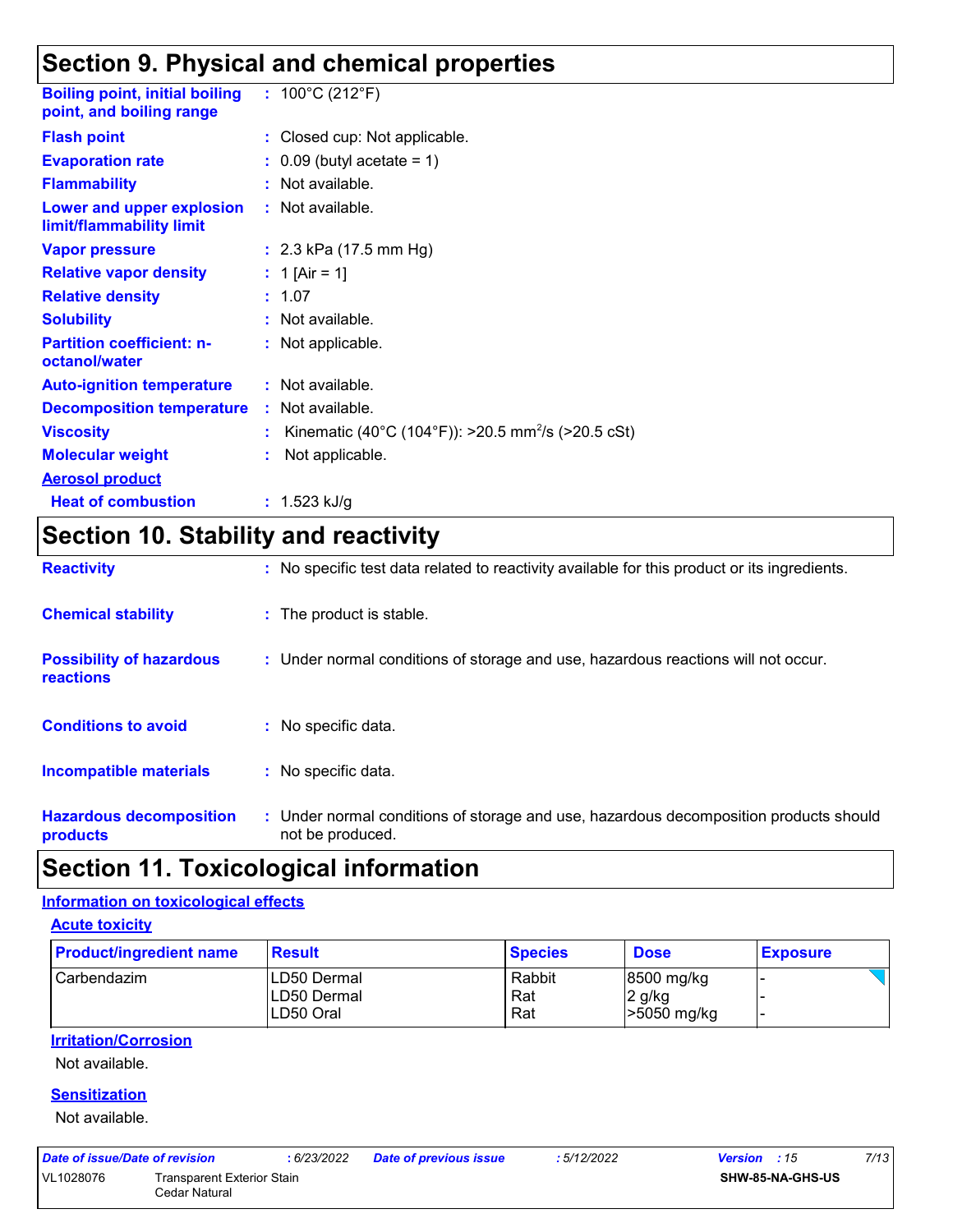## **Section 11. Toxicological information**

### **Mutagenicity**

Not available.

### **Carcinogenicity**

Not available.

**Reproductive toxicity** Not available.

### **Teratogenicity**

Not available.

### **Specific target organ toxicity (single exposure)**

Not available.

### **Specific target organ toxicity (repeated exposure)** Not available.

Cedar Natural

#### **Aspiration hazard**

| <b>Name</b>                 | <b>Result</b>                |
|-----------------------------|------------------------------|
| <b>Heavy Paraffinic Oil</b> | ASPIRATION HAZARD - Category |

| <b>Information on the likely</b><br>routes of exposure | : Not available.                                                                                                                                   |  |
|--------------------------------------------------------|----------------------------------------------------------------------------------------------------------------------------------------------------|--|
| <b>Potential acute health effects</b>                  |                                                                                                                                                    |  |
| <b>Eye contact</b>                                     | : No known significant effects or critical hazards.                                                                                                |  |
| <b>Inhalation</b>                                      | : No known significant effects or critical hazards.                                                                                                |  |
| <b>Skin contact</b>                                    | May cause an allergic skin reaction.                                                                                                               |  |
| <b>Ingestion</b>                                       | : No known significant effects or critical hazards.                                                                                                |  |
|                                                        | Symptoms related to the physical, chemical and toxicological characteristics                                                                       |  |
| <b>Eye contact</b>                                     | : No specific data.                                                                                                                                |  |
| <b>Inhalation</b>                                      | : Adverse symptoms may include the following:<br>reduced fetal weight<br>increase in fetal deaths<br>skeletal malformations                        |  |
| <b>Skin contact</b>                                    | Adverse symptoms may include the following:<br>irritation<br>redness<br>reduced fetal weight<br>increase in fetal deaths<br>skeletal malformations |  |
| <b>Ingestion</b>                                       | : Adverse symptoms may include the following:<br>reduced fetal weight<br>increase in fetal deaths<br>skeletal malformations                        |  |
|                                                        | Delayed and immediate effects and also chronic effects from short and long term exposure                                                           |  |
| <b>Short term exposure</b>                             |                                                                                                                                                    |  |
| <b>Potential immediate</b><br>effects                  | : Not available.                                                                                                                                   |  |
| <b>Potential delayed effects</b>                       | : Not available.                                                                                                                                   |  |
| <b>Date of issue/Date of revision</b>                  | : 6/23/2022<br><b>Date of previous issue</b><br>:5/12/2022<br>Version : 15<br>8/13                                                                 |  |
| VL1028076<br><b>Transparent Exterior Stain</b>         | SHW-85-NA-GHS-US                                                                                                                                   |  |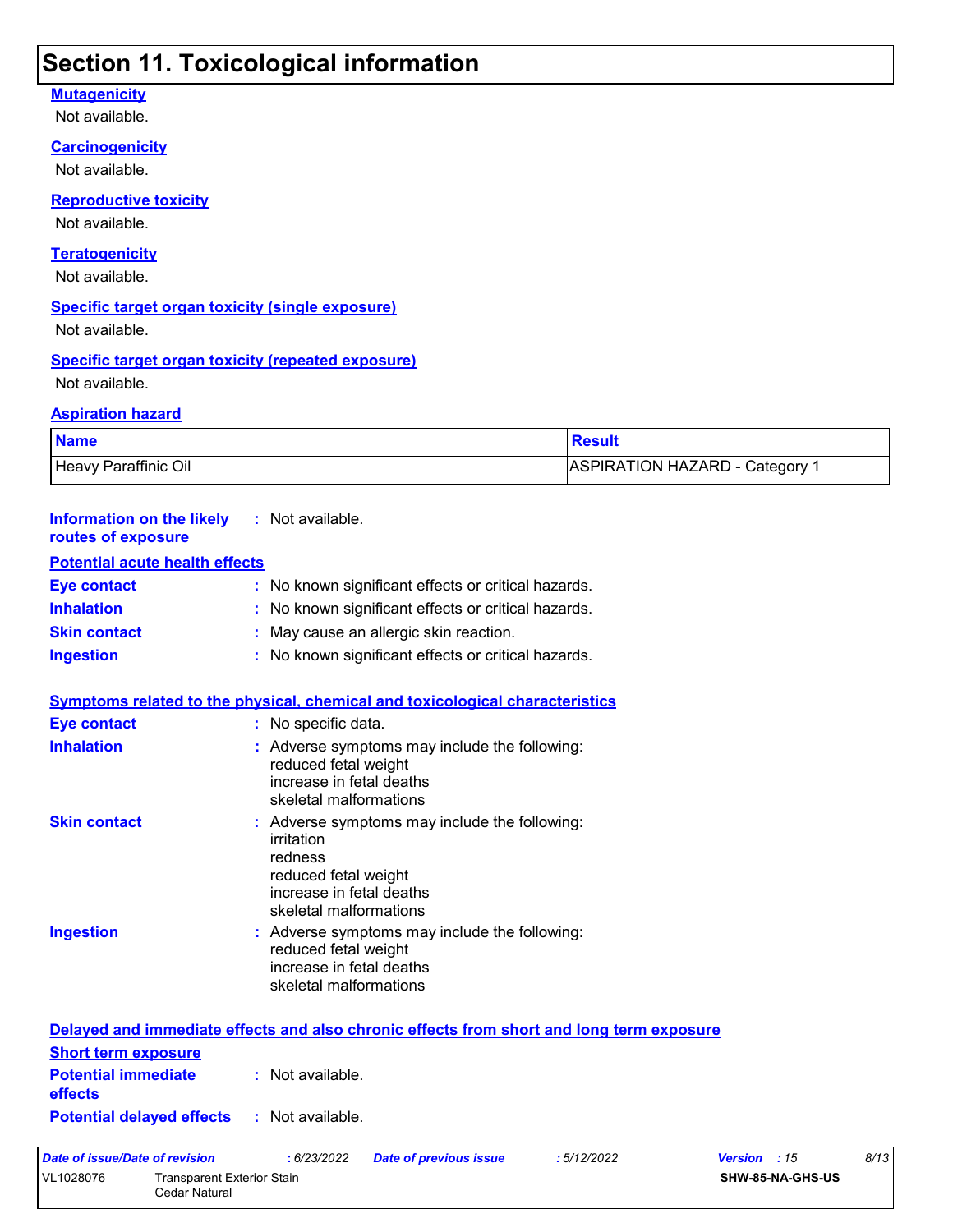## **Section 11. Toxicological information**

| Long term exposure                           |                                                                                                          |
|----------------------------------------------|----------------------------------------------------------------------------------------------------------|
| <b>Potential immediate</b><br><b>effects</b> | : Not available.                                                                                         |
| <b>Potential delayed effects</b>             | : Not available.                                                                                         |
| <b>Potential chronic health effects</b>      |                                                                                                          |
| Not available.                               |                                                                                                          |
| <b>General</b>                               | : Once sensitized, a severe allergic reaction may occur when subsequently exposed to<br>very low levels. |
| <b>Carcinogenicity</b>                       | : No known significant effects or critical hazards.                                                      |
| <b>Mutagenicity</b>                          | : May cause genetic defects.                                                                             |
| <b>Teratogenicity</b>                        | : May damage the unborn child.                                                                           |
| <b>Developmental effects</b>                 | : No known significant effects or critical hazards.                                                      |
| <b>Fertility effects</b>                     | : May damage fertility.                                                                                  |

**Numerical measures of toxicity** Not available. **Acute toxicity estimates**

## **Section 12. Ecological information**

#### **Toxicity**

| <b>Product/ingredient name</b> | <b>Result</b>                       | <b>Species</b>                                                                 | <b>Exposure</b> |
|--------------------------------|-------------------------------------|--------------------------------------------------------------------------------|-----------------|
| Carbendazim                    | Acute EC50 19.0562 mg/l Fresh water | Algae - Scenedesmus acutus var.<br>acutus                                      | 96 hours        |
|                                | Acute EC50 20 µg/l Fresh water      | Daphnia - Daphnia magna                                                        | 48 hours        |
|                                | Acute LC50 77 µg/l Fresh water      | Crustaceans - Gammarus pulex -<br>Juvenile (Fledgling, Hatchling,<br>Weanling) | 48 hours        |
|                                | Acute LC50 7 µg/l Fresh water       | Fish - Ictalurus punctatus - Yolk-<br>sac fry                                  | 96 hours        |
|                                | Chronic EC10 10 µg/l Fresh water    | Crustaceans - Gammarus pulex -<br>Adult                                        | 21 days         |
|                                | Chronic NOEC 3.1 ppb Fresh water    | Daphnia - Daphnia magna                                                        | 21 days         |

### **Persistence and degradability**

Not available.

### **Bioaccumulative potential**

| <b>Product/ingredient name</b> | ∣ LoqP <sub>ow</sub> |             | <b>Potential</b> |
|--------------------------------|----------------------|-------------|------------------|
| Carbendazim                    |                      | 2.51<br>ں.ے | low              |

### **Mobility in soil**

| <b>Soil/water partition</b> |  |
|-----------------------------|--|
| <b>coefficient (Koc)</b>    |  |

**:** Not available.

**Other adverse effects** : No known significant effects or critical hazards.

| Date of issue/Date of revision |                                             | 6/23/2022 | <b>Date of previous issue</b> | : 5/12/2022 | <b>Version</b> : 15 |                  | 9/13 |
|--------------------------------|---------------------------------------------|-----------|-------------------------------|-------------|---------------------|------------------|------|
| VL1028076                      | Transparent Exterior Stain<br>Cedar Natural |           |                               |             |                     | SHW-85-NA-GHS-US |      |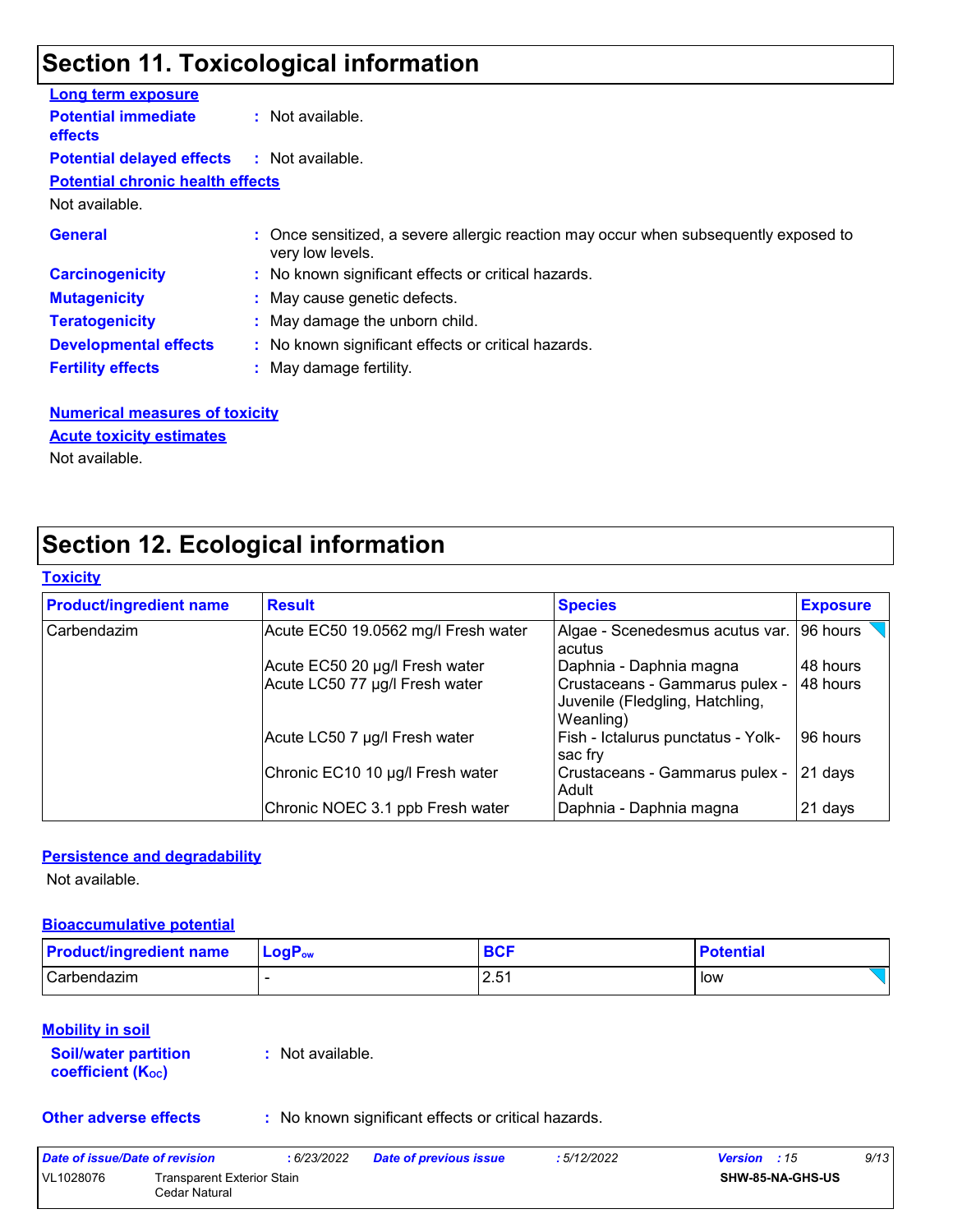## **Section 13. Disposal considerations**

#### **Disposal methods :**

The generation of waste should be avoided or minimized wherever possible. Disposal of this product, solutions and any by-products should at all times comply with the requirements of environmental protection and waste disposal legislation and any regional local authority requirements. Dispose of surplus and non-recyclable products via a licensed waste disposal contractor. Waste should not be disposed of untreated to the sewer unless fully compliant with the requirements of all authorities with jurisdiction. Waste packaging should be recycled. Incineration or landfill should only be considered when recycling is not feasible. This material and its container must be disposed of in a safe way. Care should be taken when handling emptied containers that have not been cleaned or rinsed out. Empty containers or liners may retain some product residues. Avoid dispersal of spilled material and runoff and contact with soil, waterways, drains and sewers.

## **Section 14. Transport information**

|                                         | <b>DOT</b><br><b>Classification</b>                       | <b>TDG</b><br><b>Classification</b> | <b>Mexico</b><br><b>Classification</b> | <b>IATA</b>                                                                                                                                                                                                                  | <b>IMDG</b>                                                                                                                                                                                                                                                                        |
|-----------------------------------------|-----------------------------------------------------------|-------------------------------------|----------------------------------------|------------------------------------------------------------------------------------------------------------------------------------------------------------------------------------------------------------------------------|------------------------------------------------------------------------------------------------------------------------------------------------------------------------------------------------------------------------------------------------------------------------------------|
| <b>UN number</b>                        | Not regulated.                                            | Not regulated.                      | Not regulated.                         | <b>UN3082</b>                                                                                                                                                                                                                | <b>UN3082</b>                                                                                                                                                                                                                                                                      |
| <b>UN proper</b><br>shipping name       |                                                           | ÷                                   |                                        | <b>ENVIRONMENTALLY</b><br><b>HAZARDOUS</b><br>SUBSTANCE,<br>LIQUID, N.O.S.<br>(Carbendazim,<br>Diuron)                                                                                                                       | <b>ENVIRONMENTALLY</b><br><b>HAZARDOUS</b><br>SUBSTANCE,<br>LIQUID, N.O.S.<br>(Carbendazim,<br>Diuron). Marine<br>pollutant<br>(Carbendazim,<br>Diuron)                                                                                                                            |
| <b>Transport</b><br>hazard class(es)    | $\blacksquare$                                            | $\overline{\phantom{a}}$            |                                        | 9                                                                                                                                                                                                                            | 9                                                                                                                                                                                                                                                                                  |
| <b>Packing group</b>                    | $\overline{\phantom{a}}$                                  | $\overline{\phantom{a}}$            |                                        | $\ensuremath{\mathsf{III}}\xspace$                                                                                                                                                                                           | $\vert\vert\vert$                                                                                                                                                                                                                                                                  |
| <b>Environmental</b><br>hazards         | No.                                                       | No.                                 | No.                                    | Yes.                                                                                                                                                                                                                         | Yes.                                                                                                                                                                                                                                                                               |
| <b>Additional</b><br><b>information</b> | $\blacksquare$                                            | $\blacksquare$                      |                                        | This product is<br>not regulated as<br>a dangerous<br>good when<br>transported in<br>sizes of ≤5 L or<br>≤5 kg, provided<br>the packagings<br>meet the general<br>provisions of<br>5.0.2.4.1,<br>5.0.2.6.1.1 and<br>5.0.2.8. | This product is not<br>regulated as a<br>dangerous good<br>when transported<br>in sizes of $\leq$ 5 L or<br>≤5 kg, provided<br>the packagings<br>meet the general<br>provisions of<br>4.1.1.1, 4.1.1.2<br>and 4.1.1.4 to<br>4.1.1.8.<br><b>Emergency</b><br>schedules F-A, S-<br>F |
| <b>Date of issue/Date of revision</b>   | : 6/23/2022                                               | <b>Date of previous issue</b>       | :5/12/2022                             |                                                                                                                                                                                                                              | Version : 15<br>10/13                                                                                                                                                                                                                                                              |
| VL1028076                               | <b>Transparent Exterior Stain</b><br><b>Cedar Natural</b> |                                     |                                        |                                                                                                                                                                                                                              | SHW-85-NA-GHS-US                                                                                                                                                                                                                                                                   |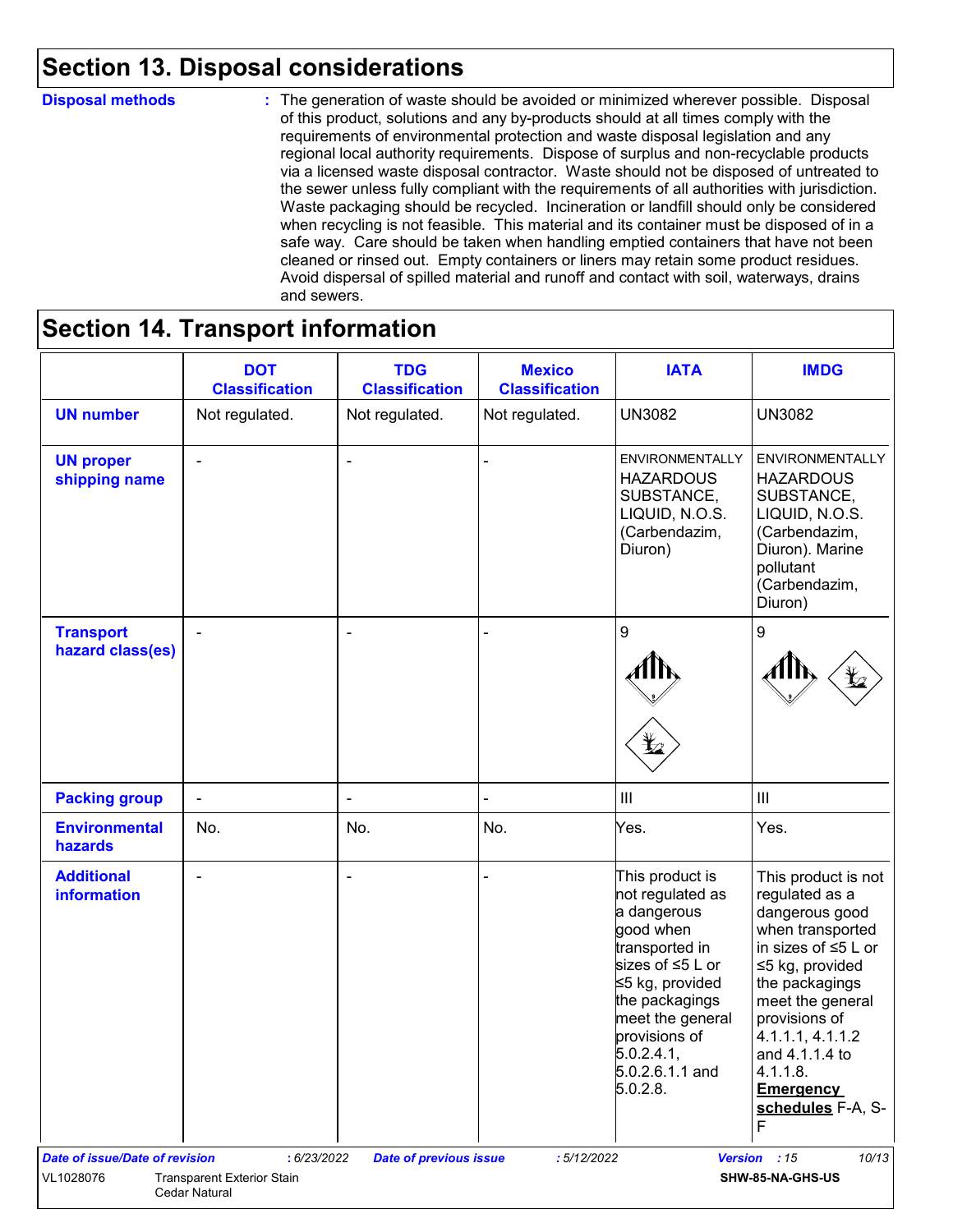| <b>Section 14. Transport information</b>                 |    |                |                                                                |                  |  |                                                                                                                                                                                                                                                                                                                                                                                                                                                                                                                                                                                                                   |  |
|----------------------------------------------------------|----|----------------|----------------------------------------------------------------|------------------|--|-------------------------------------------------------------------------------------------------------------------------------------------------------------------------------------------------------------------------------------------------------------------------------------------------------------------------------------------------------------------------------------------------------------------------------------------------------------------------------------------------------------------------------------------------------------------------------------------------------------------|--|
|                                                          |    |                |                                                                |                  |  |                                                                                                                                                                                                                                                                                                                                                                                                                                                                                                                                                                                                                   |  |
|                                                          |    |                |                                                                |                  |  |                                                                                                                                                                                                                                                                                                                                                                                                                                                                                                                                                                                                                   |  |
|                                                          |    |                |                                                                |                  |  |                                                                                                                                                                                                                                                                                                                                                                                                                                                                                                                                                                                                                   |  |
| <b>Special precautions for user :</b>                    |    |                | substances and on all actions in case of emergency situations. |                  |  | Multi-modal shipping descriptions are provided for informational purposes and do not<br>consider container sizes. The presence of a shipping description for a particular<br>mode of transport (sea, air, etc.), does not indicate that the product is packaged<br>suitably for that mode of transport. All packaging must be reviewed for suitability<br>prior to shipment, and compliance with the applicable regulations is the sole<br>responsibility of the person offering the product for transport. People loading and<br>unloading dangerous goods must be trained on all of the risks deriving from the |  |
| <b>Transport in bulk according</b><br>to IMO instruments | ÷. | Not available. |                                                                |                  |  |                                                                                                                                                                                                                                                                                                                                                                                                                                                                                                                                                                                                                   |  |
|                                                          |    |                | <b>Proper shipping name</b>                                    | : Not available. |  |                                                                                                                                                                                                                                                                                                                                                                                                                                                                                                                                                                                                                   |  |

## **Section 15. Regulatory information**

**TSCA 5(a)2 proposed significant new use rules**: 2-Methyl-4-isothiazolin-3-one; 5-Chloro-2-methylisothiazolinone

### **SARA 313**

SARA 313 (40 CFR 372.45) supplier notification can be found on the Environmental Data Sheet.

### **California Prop. 65**

WARNING: This product contains chemicals known to the State of California to cause cancer and birth defects or other reproductive harm.

### **International regulations**

| <b>International lists</b> | Australia inventory (AIIC): Not determined.                  |
|----------------------------|--------------------------------------------------------------|
|                            | China inventory (IECSC): Not determined.                     |
|                            | Japan inventory (CSCL): Not determined.                      |
|                            | Japan inventory (ISHL): Not determined.                      |
|                            | Korea inventory (KECI): Not determined.                      |
|                            | New Zealand Inventory of Chemicals (NZIoC): Not determined.  |
|                            | Philippines inventory (PICCS): Not determined.               |
|                            | Taiwan Chemical Substances Inventory (TCSI): Not determined. |
|                            | Thailand inventory: Not determined.                          |
|                            | Turkey inventory: Not determined.                            |
|                            | Vietnam inventory: Not determined.                           |

### **Section 16. Other information**

**Hazardous Material Information System (U.S.A.)**



**The customer is responsible for determining the PPE code for this material. For more information on HMIS® Personal Protective Equipment (PPE) codes, consult the HMIS® Implementation Manual.**

| Date of issue/Date of revision |                                   | :6/23/2022 | <b>Date</b> |  |  |
|--------------------------------|-----------------------------------|------------|-------------|--|--|
| VL1028076                      | <b>Transparent Exterior Stain</b> |            |             |  |  |
|                                | Cedar Natural                     |            |             |  |  |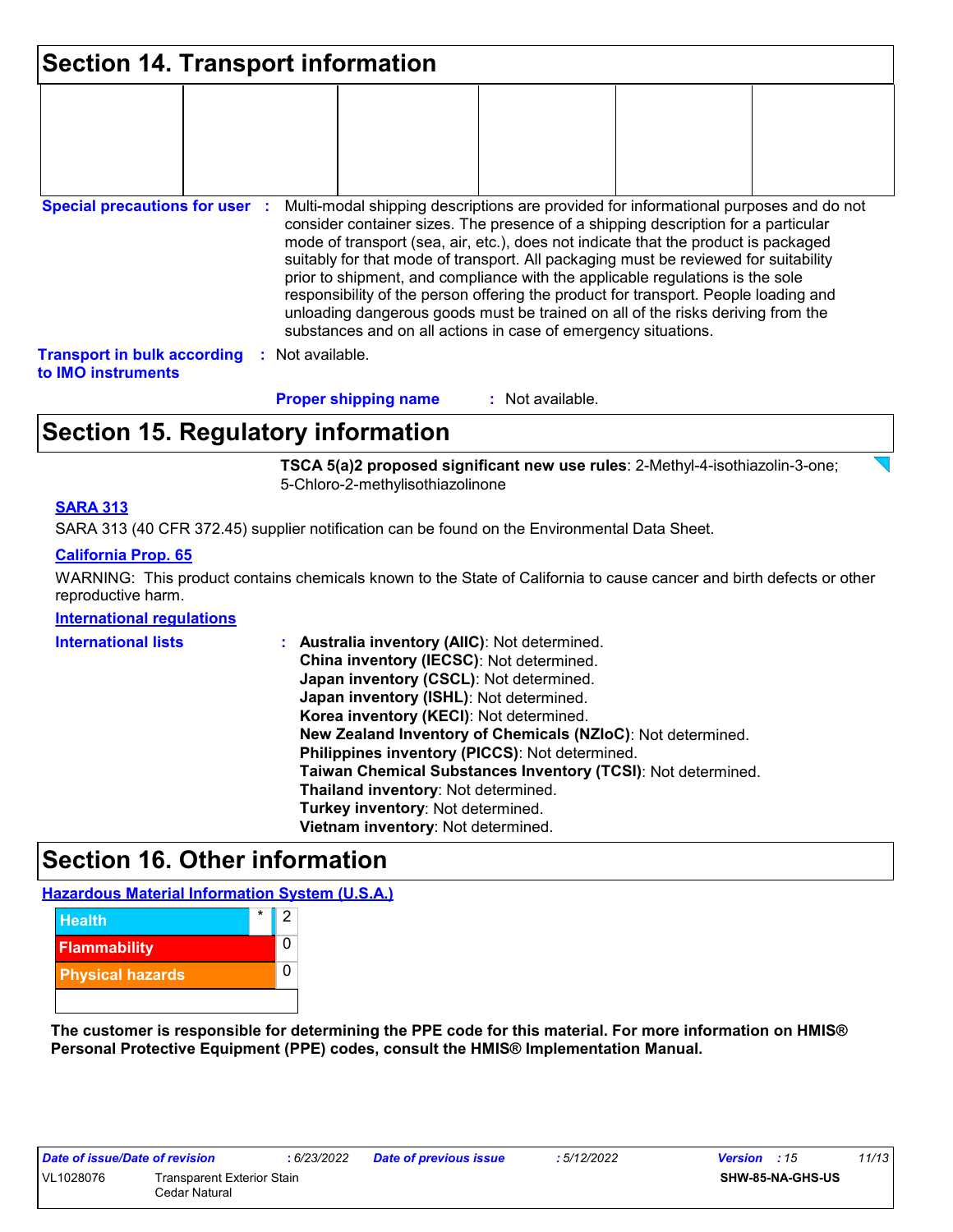## **Section 16. Other information**

**Caution: HMIS® ratings are based on a 0-4 rating scale, with 0 representing minimal hazards or risks, and 4 representing significant hazards or risks. Although HMIS® ratings and the associated label are not required on SDSs or products leaving a facility under 29 CFR 1910.1200, the preparer may choose to provide them. HMIS® ratings are to be used with a fully implemented HMIS® program. HMIS® is a registered trademark and service mark of the American Coatings Association, Inc.**

**Procedure used to derive the classification**

| <b>Classification</b>                                                                                                                                                                                                                                                                                                                                                                                                                                                                                                                                                                                                                              |  |             | <b>Justification</b>                                           |
|----------------------------------------------------------------------------------------------------------------------------------------------------------------------------------------------------------------------------------------------------------------------------------------------------------------------------------------------------------------------------------------------------------------------------------------------------------------------------------------------------------------------------------------------------------------------------------------------------------------------------------------------------|--|-------------|----------------------------------------------------------------|
| <b>SKIN SENSITIZATION - Category 1</b><br><b>GERM CELL MUTAGENICITY - Category 1</b><br><b>TOXIC TO REPRODUCTION - Category 1B</b>                                                                                                                                                                                                                                                                                                                                                                                                                                                                                                                 |  |             | Calculation method<br>Calculation method<br>Calculation method |
| <b>History</b>                                                                                                                                                                                                                                                                                                                                                                                                                                                                                                                                                                                                                                     |  |             |                                                                |
| <b>Date of printing</b>                                                                                                                                                                                                                                                                                                                                                                                                                                                                                                                                                                                                                            |  | : 6/23/2022 |                                                                |
| Date of issue/Date of<br>revision                                                                                                                                                                                                                                                                                                                                                                                                                                                                                                                                                                                                                  |  | : 6/23/2022 |                                                                |
| Date of previous issue                                                                                                                                                                                                                                                                                                                                                                                                                                                                                                                                                                                                                             |  | : 5/12/2022 |                                                                |
| <b>Version</b>                                                                                                                                                                                                                                                                                                                                                                                                                                                                                                                                                                                                                                     |  | : 15        |                                                                |
| <b>Key to abbreviations</b><br>$:$ ATE = Acute Toxicity Estimate<br><b>BCF</b> = Bioconcentration Factor<br>GHS = Globally Harmonized System of Classification and Labelling of Chemicals<br>IATA = International Air Transport Association<br>IBC = Intermediate Bulk Container<br><b>IMDG = International Maritime Dangerous Goods</b><br>LogPow = logarithm of the octanol/water partition coefficient<br>MARPOL = International Convention for the Prevention of Pollution From Ships, 1973<br>as modified by the Protocol of 1978. ("Marpol" = marine pollution)<br>$N/A = Not available$<br>SGG = Segregation Group<br>$UN = United Nations$ |  |             |                                                                |

**Indicates information that has changed from previously issued version.**

#### **Notice to reader**

**It is recommended that each customer or recipient of this Safety Data Sheet (SDS) study it carefully and consult resources, as necessary or appropriate, to become aware of and understand the data contained in this SDS and any hazards associated with the product. This information is provided in good faith and believed to be accurate as of the effective date herein. However, no warranty, express or implied, is given. The information presented here applies only to the product as shipped. The addition of any material can change the composition, hazards and risks of the product. Products shall not be repackaged, modified, or tinted except as specifically instructed by the manufacturer, including but not limited to the incorporation of products not specified by the manufacturer, or the use or addition of products in proportions not specified by the manufacturer. Regulatory requirements are subject to change and may differ between various locations and jurisdictions. The customer/buyer/user is responsible to ensure that his activities comply with all country, federal, state, provincial or local laws. The conditions for use of the product are not under the control of the manufacturer; the customer/buyer/user is responsible to determine the conditions necessary for the safe use of this product. The customer/buyer/user should not use the product for any purpose other than the purpose shown in the applicable section of this SDS without first referring to the supplier and obtaining written handling instructions. Due to the proliferation of sources for information such as manufacturer-specific SDS, the manufacturer cannot be responsible for SDSs obtained from any other source.**